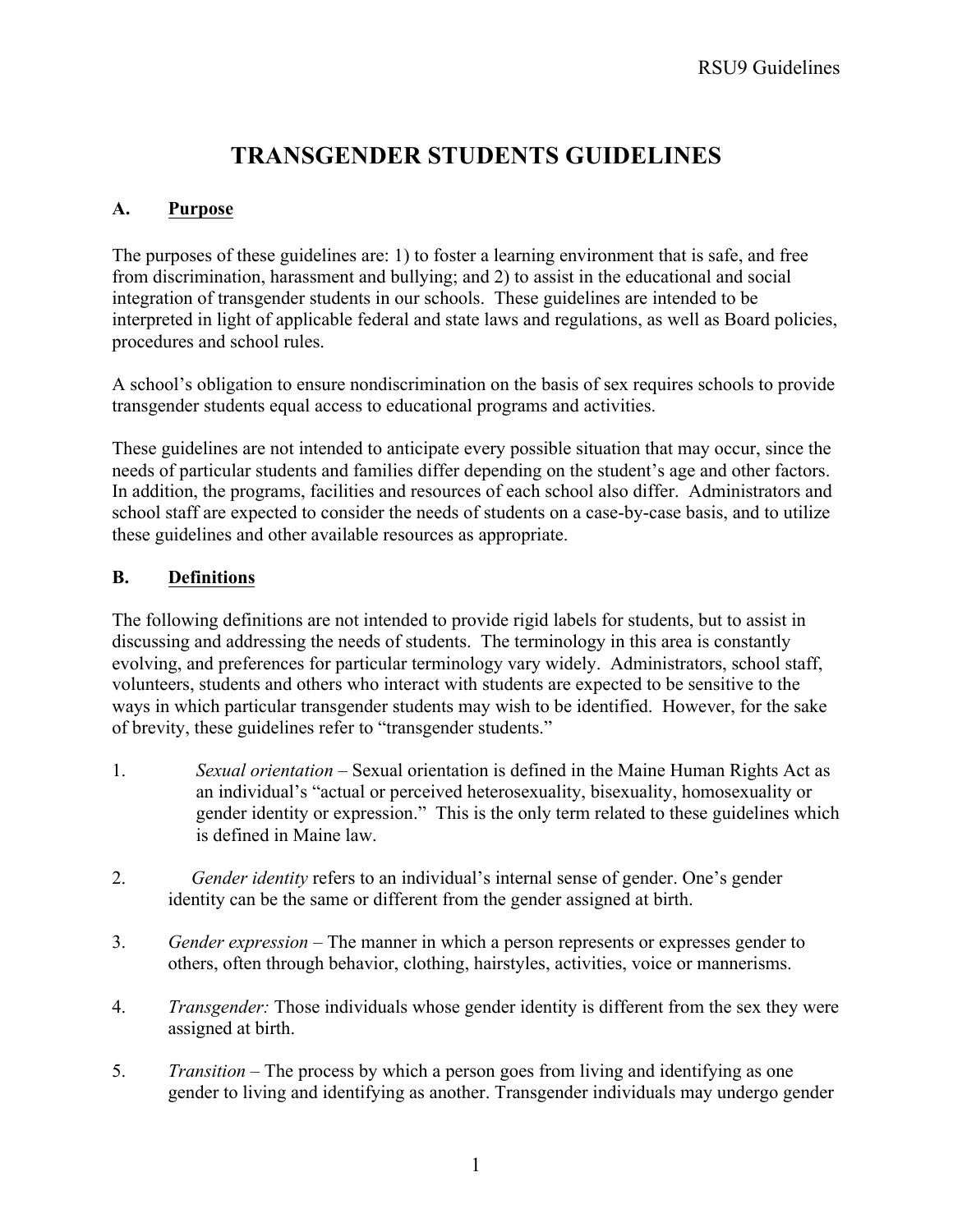transition at any stage of their lives and gender transition can happen swiftly or over a long duration of time.

## **C. Addressing the Needs of Transgender Students**

For the purposes of these guidelines, a student will be considered transgender if, at school, he/she consistently asserts a gender identity or expression different from the gender assigned at birth. This involves more than a casual declaration of gender identity or expression.

The following procedure will be used to address needs raised by transgender students and/or their parent(s)/guardian(s).

- 1. A transgender student and/or his/her parent(s)/guardian(s) should contact the building administrator or the student's school counselor. In the case of a student who has not yet enrolled in school, the appropriate building administrator should be contacted.
- 2. At the request of a student/parent/guardian, a meeting may be scheduled to discuss the student's particular circumstances and needs. In addition to the student, parent(s)/guardian(s) and building administrator, the student/parent/guardian may request the presence of other participants such as school counselor or social worker, school nurse, teachers and/or other school staff, and possibly outside providers. Parents/guardians and student retain final choice about attendees.
- 3. A plan should be developed by the school, in consultation with the student, parent(s)/ guardian(s) and others as appropriate, to address the student's particular needs. If the student has an IEP and/or a 504 Plan, the provisions of these plans should be taken into consideration in developing the plan for addressing transgender issues.
- 4. If the parties cannot reach an agreement about the elements to be included in the plan, the building administrator and/or Superintendent shall be consulted as appropriate.

## **D. Guidance on Specific Issues**

1. Privacy: The student plan should address how to deal with disclosures that the student is transgender. In some cases, a student may want school staff and students to know, and in other cases the student may not want this information to be widely known. School staff are required to follow the student's plan and not to inadvertently disclose information that is intended to be kept private or that is protected from disclosure (such as confidential medical information).

School staff should keep in mind that under FERPA, student records may only be accessed and disclosed to staff with a legitimate educational interest in the information. Disclosures to others should only be made with appropriate authorization from the administration and/or parents/guardians.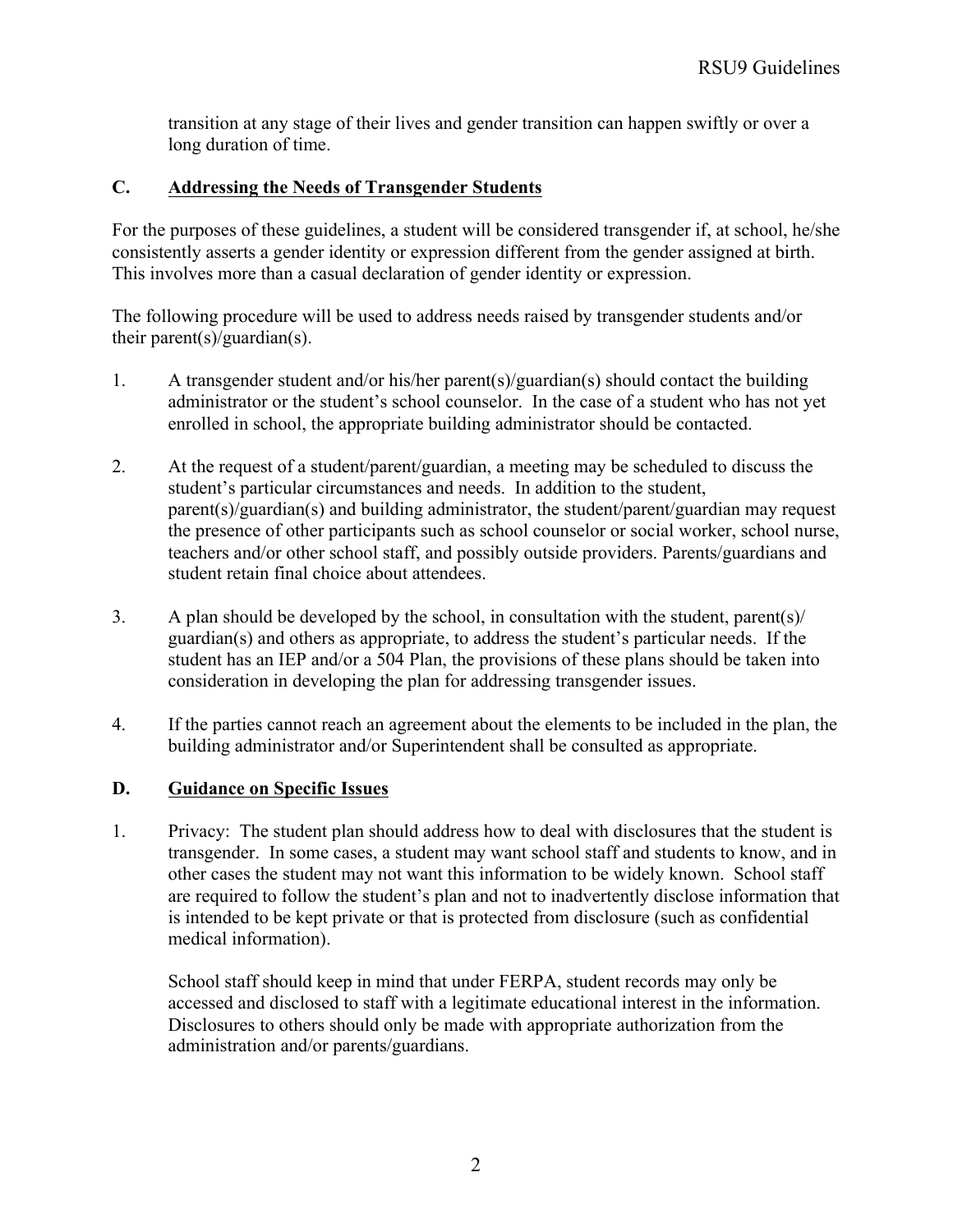2. Official Records: Schools are required to maintain a permanent record for each student which includes legal name and gender. This information is also required for standardized tests and official school unit reports. This official information will only be changed upon receipt of documentation that a student's name or gender has been changed in accordance with any applicable laws. Any requests to change a student's legal name or gender in official records should be referred to the Superintendent.

The school will use the name and gender identified in the student's plan. A school must treat students consistent with their gender identity even if their education records, to include student information and learning systems, or identification documents indicate a different sex.

- 3. Names/Pronouns: A student who has been identified as transgender under these guidelines should be addressed by school staff and other students by the name and pronoun of their choice**.**
- 4. Restrooms: A student who has been identified as transgender under these guidelines will be permitted to use the restrooms assigned to the gender which the student consistently asserts at school. A transgender student who expresses a need for privacy will be provided with reasonable alternative facilities or accommodations such as using a separate stall or a staff facility. However, a student will not be required to use a separate noncommunal facility over his/her objection.
- 5. Locker Rooms: Transgender students will be permitted to use the locker room assigned to the gender which the student consistently asserts at school. A transgender student will not be required to use a locker room that conflicts with the gender identity consistently asserted at school. A transgender student who expresses a need for privacy will be provided with reasonable alternative facilities or accommodations, such as using a separate stall, a staff facility or separate schedule.
- 6. Other Gender-Segregated Facilities or Activities: In any other facilities or activities when students may be separated by gender, transgender students may participate in accordance with the gender identity consistently asserted at school. Interscholastic athletic activities should be addressed through the Maine Principals Association Transgender Participation Policy.
- 7. Dress Code: Transgender students may dress in accordance with their consistently asserted gender identity, consistent with any applicable requirements in the dress code or school rules.
- 8. Housing and Overnight Accommodations: Transgender students will be permitted to access housing consistent with their gender identity. Transgender students will not be required stay in single-occupancy accommodations or to disclose personal information when not required of other students. A school may honor a student's voluntary request for single occupancy accommodations.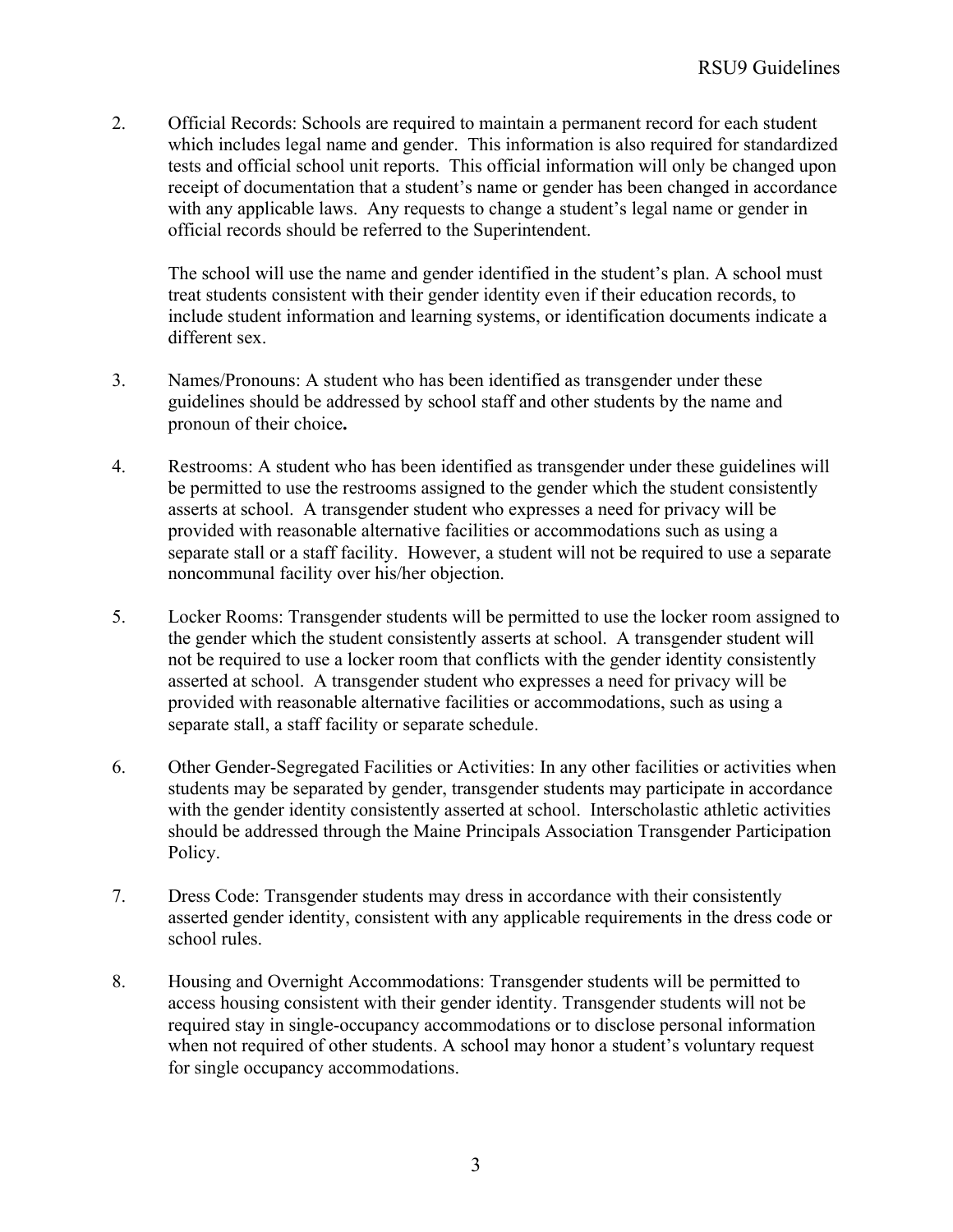9. Safety and Support for Transgender and Transitioning Students: School staff are expected to comply with any plan developed for a transgender student and to notify the building administrator or other designated support person for the student if there are concerns about the plan, or about the student's safety or welfare.

School staff should be sensitive to the fact that

- a) A school's failure to treat students consistent with their gender identity may create or contribute to a hostile environment
- b) Transgender and transitioning students are at higher risk for being bullied or harassed, and should immediately notify the appropriate administrator if he/she becomes aware of a problem.

### **E. Staff Training and Informational Materials**

- 1. The Superintendent and/or building principal may institute in-service training and/or distribute educational materials about transgender issues to school staff as he/she deems appropriate.
- 2. Teachers and other staff who have responsibilities for a transgender student will receive support in implementing the plan.

### **Addendum**

#### **Privacy and Education Records**

Protecting transgender students' privacy is critical to ensuring they are treated consistent with their gender identity. The Departments may find a Title IX violation when a school limits students' educational rights or opportunities by failing to take reasonable steps to protect students' privacy related to their transgender status, including their birth name or sex assigned at birth. Nonconsensual disclosure of personally identifiable information (PII), such as a student's birth name or sex assigned at birth, could be harmful to or invade the privacy of transgender students and may also violate the Family Educational Rights and Privacy Act (FERPA). A school may maintain records with this information, but such records should be kept confidential.

§ **Disclosure of Personally Identifiable Information from Education Records.** FERPA generally prevents the nonconsensual disclosure of PII from a student's education records; one exception is that records may be disclosed to individual school personnel who have been determined to have a legitimate educational interest in the information. Even when a student has disclosed the student's transgender status to some members of the school community, schools may not rely on this FERPA exception to disclose PII from education records to other school personnel who do not have a legitimate educational interest in the information. Inappropriately disclosing (or requiring students or their parents to disclose) PII from education records to the school community may violate